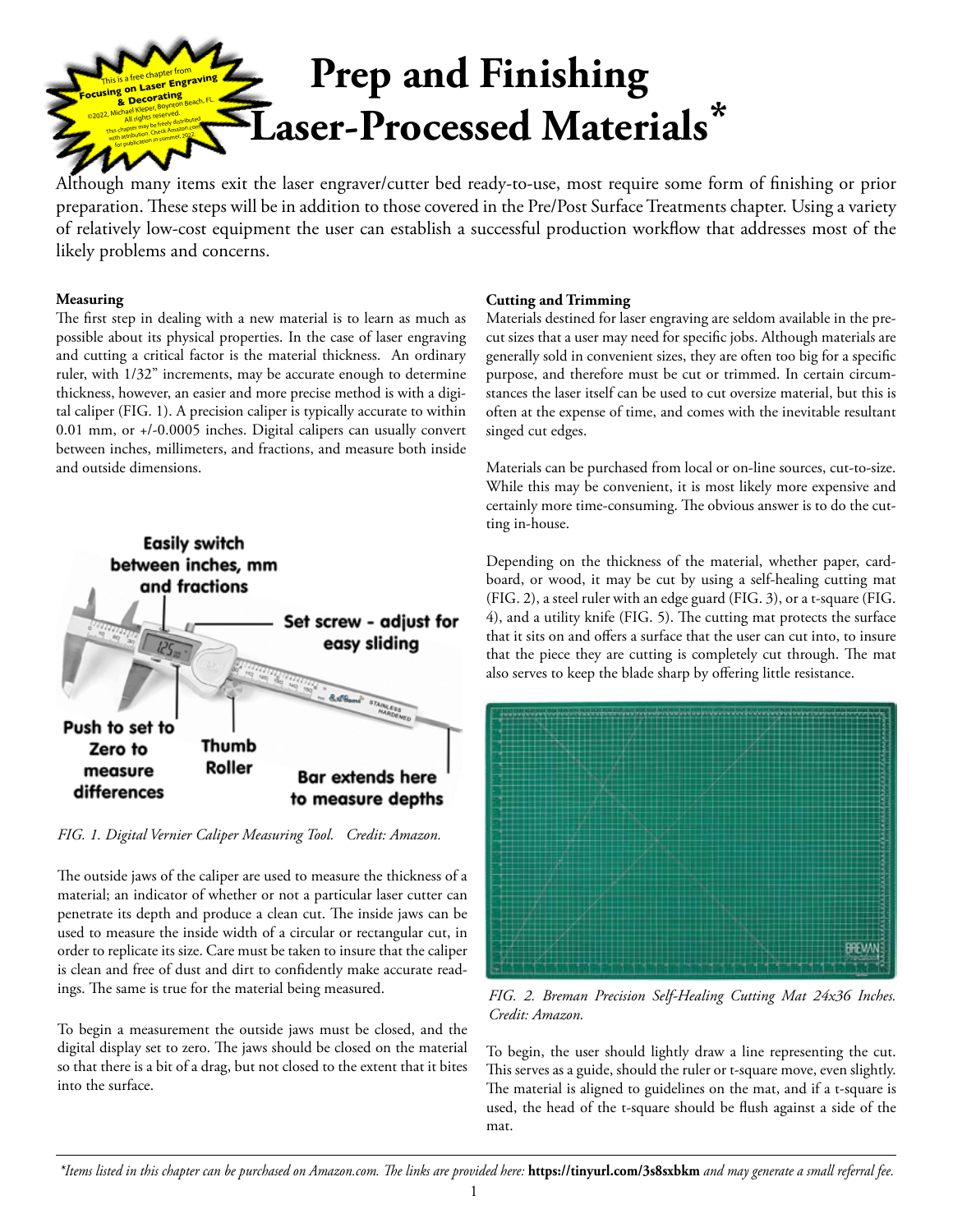Focusing on Laser Engraving and Decorating, ©2022, Michael Kleper, Boynton Beach, FL. All rights reserved.



*FIG. 3. Shinwa 24" Extruded Aluminum Cutting Rule Ruler Gauge with Non slip rubber Backing. Credit: Amazon.*



*FIG. 4. Ludwig Precision Heavy-Duty Aluminum T-Square,, 24-inch. Credit: Amazon.*



*FIG. 5. WorkPro Folding Utility Knife Quick-change Box Cutter. Credit: Amazon.* 

Safety is very important, and the user should be sure that the piece being cut is secure on the mat, that the ruler is securely pressed against the material in the proper place, and that the knife blade is sharp. The knife is sharp enough to cause a bad finger cut, so exercise every precaution. The blade should protrude no more than about 2cm. Extending the blade too far makes it wobble, makes the cut uneven, as well as makes the cutter less controllable and therefore more dangerous.

The user moves the blade from the top of the piece in several firm

movements downward toward the body, until the cut is complete. If the piece being cut is longer than the ruler, the user should complete the cut almost to the end of the ruler, keeping the blade against the cut edge, then slide the ruler downward carefully so that it is aligned with the first cut.

The thicker the material, the more scores that the knife will have to make, and possibly, the less precise and clean the cut. The objective is to always let the knife do the work. Although thicker materials can be cut using this method, there is a practical limit.

Thinner materials, such as paper and card stock can be cut with a rotary or guillotine trimmer (FIG. 6), or with a scissor, provided that a straight line has been drawn as a guide.



*FIG. 6. Swingline Paper Cutter, Guillotine Trimmer, 15" Cut Length, 10 Sheet Capacity, ClassicCut Lite (9315). Credit: Amazon.*

*Manually Cutting Acrylic.* Acrylic is not easy to cut by hand since it is highly prone to scratching and cracking. New sheets come with a protective adhesive cover, which provides surface protection. Off-cuts should be covered with masking tape, or painter's tape, to protect edges that could be damaged. Larger surface areas can be covered with paper and held in position with tape. The acrylic should be placed on a self-healing mat and held in place with a rigid steel ruler incorporating an edge guard to protect the hand holding it in place. A line should be drawn indicating the location of the cut. If the acrylic is particularly thick, the piece should be clamped to a worksurface, holding the straight edge, with the piece to be cut off extending off of the work surface. The line is gently but firmly scored using an acrylic scoring tool (FIG. 7), holding the tool tightly against the ruler edge. This motion is repeated until the material has been cut.



*FIG. 7. Red Devil 1170 Plexiglass cutting tool. Credit: Amazon.*

Inexperienced users should avoid trying to cut thick acrylic since doing so can result in stress fractures in the material and rough edges. Scoring and snapping the material is also not advisable for the same reasons.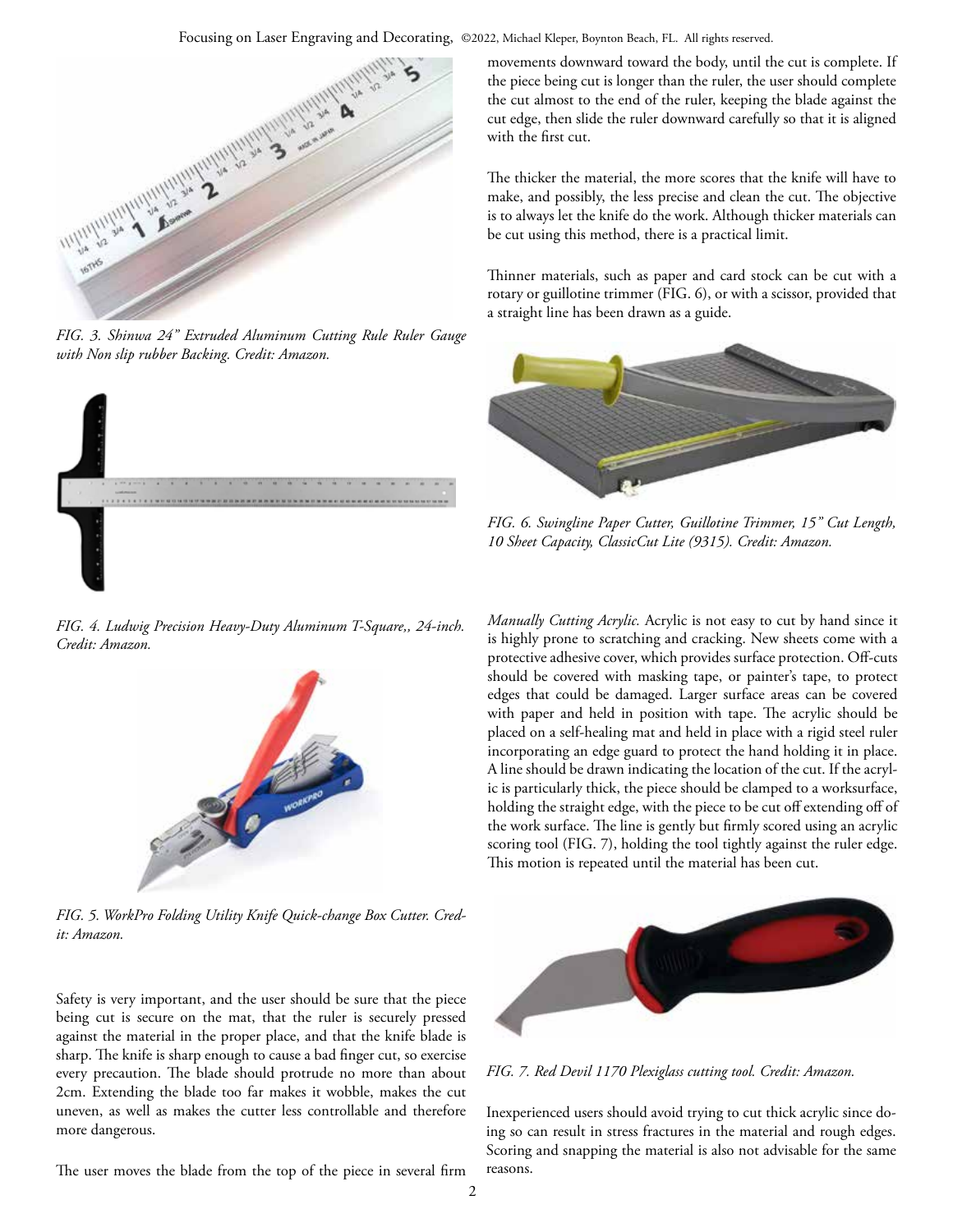*Small Cuts.* Occasionally the laser cutter only partially cuts through a given piece of material, leaving a portion still connected to the workpiece. It is usually difficult to determine if a laser cut has been completed while the material is on the laser bed, and once removed it is nearly impossible to reposition it, and attempt another pass. A solution is to use a hobby knife (FIG. 8) to carefully follow the outline of the partial cut with successive scores, until it is cut through.



*FIG. 8. 15 Packs Hobby Knife Precision Knife Set, Stainless Steel Precision Cutter. Credit: Amazon.*

*Tile/Glass Cutting.* While many kinds of ceramic, porcelain, and glass are available in convenient pre-cut sizes, there are circumstances where a piece will need to be cut smaller. There are many specialized bench saws that can do the job, however a convenient and inexpensive solution for straight cuts is the use of a manual two-rod rail system tile cutter (FIG. 9). In use, the target piece is marked with the cut position, and placed on the bed of the cutter against the front guide. The cut mark is positioned below where the tungsten carbide scoring wheel, guided by the handle, will run up the length of the tile, while exerting slight pressure. The piece is scored bottom-to-top, just once. The pressure toggle plate, also attached to the handle, is positioned on the tile, and the handle is pressed downward exerting pressure on the tile and causing it to break cleanly on the scored line.

*Tabletop Machine Cutting.* The best, fastest, and most accurate way to cut materials for laser engraving/cutting is with a tabletop power saw. The performance of the saw, the accuracy of the cut, and the smoothness of the cut edges is dependent on the power of the saw motor and the proper selection of the blade. Many table saws are overpowered for this purpose, however, we have found the Rockwell Bladerunner X2 to be a good fit (FIG. 10).

The Rockwell Bladerunner X2 has a small footprint, about the size of the Ortur Laser Master Pro 2. Despite its small size it is capable of cutting a wide variety of materials, with rip, cross, and scroll cuts, rivaling much larger table saws. Its versatility is due to its quick set-up rip fence, with two easy lock screws, scribed increment saw



*FIG. 9. Marshalltown17" Tile Cutter, Perfect for Porcelain, Ceramic, Glass, and Mosaic Tile. Credit: Amazon.*



*FIG. 10. Rockwell RK7323 BladeRunner X2 Portable Tabletop Saw with Steel Rip Fence, Miter Gauge and 7 Accessories. Credit: Amazon.*

bed markers, and a fast blade change mechanism. The selection of available blades, for wood, ceramic, plastic, aluminum, and metal, ensures that it will be able to cut virtually any material that is suitable for laser processing, and do so with professional results.

No less important than performance are the machine's safety features. The large on/off safety switch is easy to access for an immediate stop. Blades can be changed without the need for tools. The blade shield supports the attachment of a vacuum hose to connect to a shop vac, to remove saw dust and material shavings immediately, and leave a clear view of the blade cutting area.

## **Burnishing, Scrapping, Picking and Weeding**

There are circumstances when blue painter's tape or craft transfer tape, both with adhesive backing, are used to protect the surface of a wood workpiece. These materials are secured to the wood using a plastic scraper that eliminates air pockets and wrinkles, and insures a tight adhesion. The tape, being very thin, and easily burned, yields to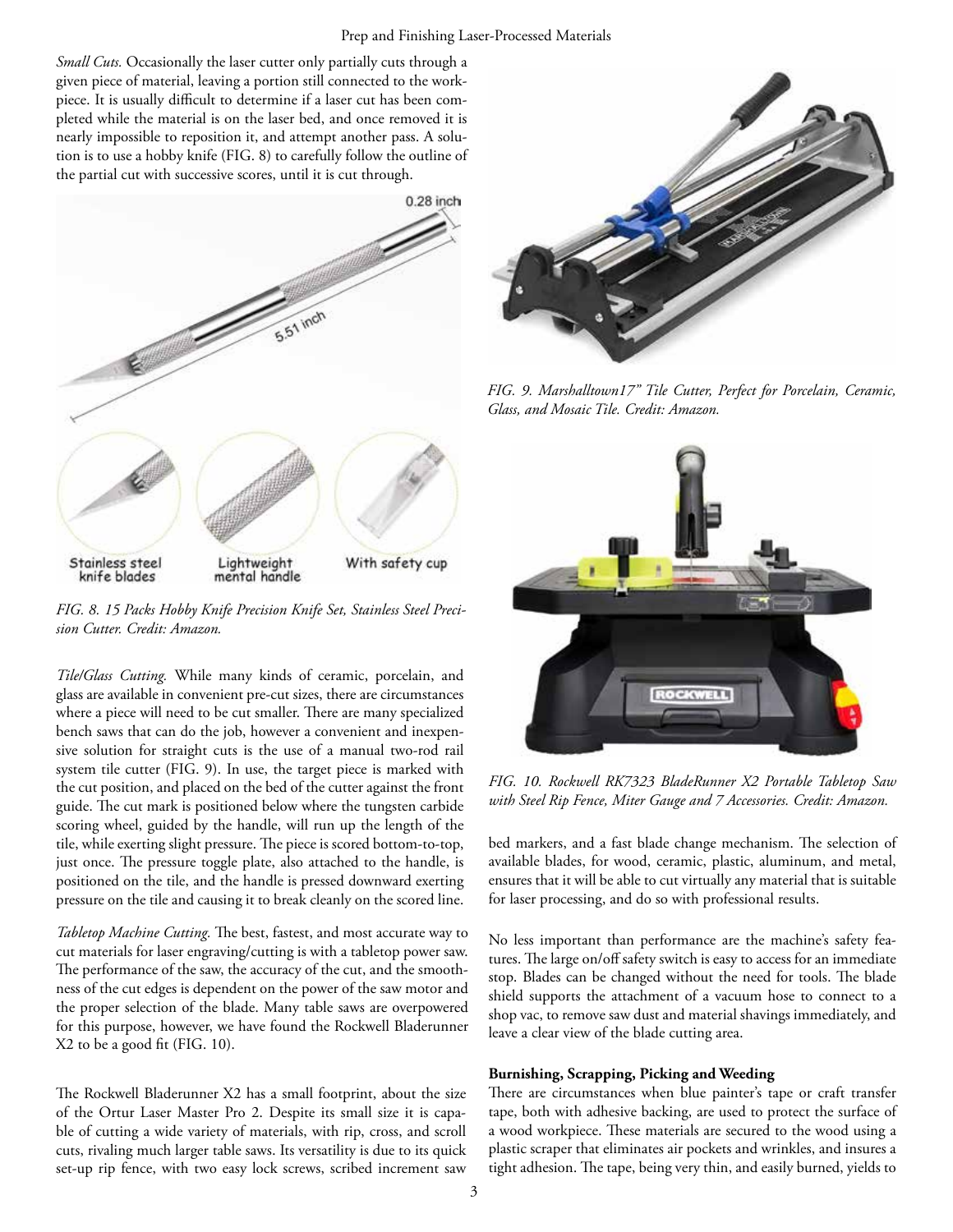the heat of the laser, while protecting the surface area that is not exposed to the laser. The tape barrier can help to prevent the formation of charring and discoloration, and can also serve as a mask for adding color or post-laser treating.

A problem arises after imaging, when the tape needs to be removed. Depending on the intricacies of image, there may be extremely small pieces of tape remaining that cannot easily be peeled off by hand. In such cases a sharply pointed instrument called a weeding tool (FIG. 11) can be quite effective.

Another method involves adhering a piece of tape with greater tack, burnishing it over the remaining stray bits of tape, and lifting them off.



*FIG. 11. 17 Pack Weeding Craft Tool with Scraper, Hook, Spatula, and Tweezers. Credit: Amazon.*

# **Drilling**

Making holes for keychains, luggage tags, ornaments and other items needing to be hung or attached, can usually be accomplished using the cutting function of the laser. For whatever reason, that function might not have been performed, and needs to be done after the item has been engraved.

The most convenient way to drill holes in a wide variety of materials is with a small rotary tool, such as the Dremel (FIG. 12). The rotary tool can accommodate a variety of drill sizes, and using a compatible drill stand (FIG. 13), can make precision holes quickly.



*FIG. 12. Dremel Lite 7760 N/10 4V Li-Ion Cordless Rotary Tool, Variable Rotary Tool Kit, USB Charging, Credit: Amazon.*



*FIG. 13. Milescraft 1097 ToolStand - Drill Press Stand (compatible with Dremel). Credit: Amazon.*

# **Sanding**

Material surface imperfections, usually in wood, appear as rough or irregular areas that can be seen visually, or felt by touch. Soft woods are particularly susceptible to nicks and scratches that may even be accentuated by laser engraving. Regardless of their source, imperfections on the surface and edges of workpieces must be eliminated prior to engraving or cutting. Also, keep in mind that sanding may be necessary after laser engraving and cutting, to address various finishing operations (see Pre/Post Surface Treatments).

The choice of a sander should include features such as variable speed, in order to maintain control over the precise amount of abrasion being applied (FIG. 14). A dust collection attachment is a requirement, both to keep the dust off of the workpiece and to keep it out of the air, and protect the user. A sandpaper system that uses hook-andloop makes changing the sandpaper quick, and ensures that it stays in position while in use.



*FIG. 14. DEWALT Random Orbit Sander, Variable Speed, 5-Inch (DWE6423). Credit: Amazon.*

The choice of sandpaper grit will depend on the characteristics of the workpiece. In general, a 220 grit sandpaper is a good starting point.

The size of a workpiece, either as a pre-processed or completed laser cut piece, may be relatively small, and may have intricate cut edges, curves, slots, recesses, and cut-outs, all of which may be too small for a normal-size sander. In such cases a precision pen-size sander (FIG. 15), with a linear rather than rotary motion, may be useful. The sander comes with a variety of small changeable straight and angled shanks that can fit in tight spaces. Each shank can accommodate a like-sized adhesive piece of sandpaper available in a variety of grits.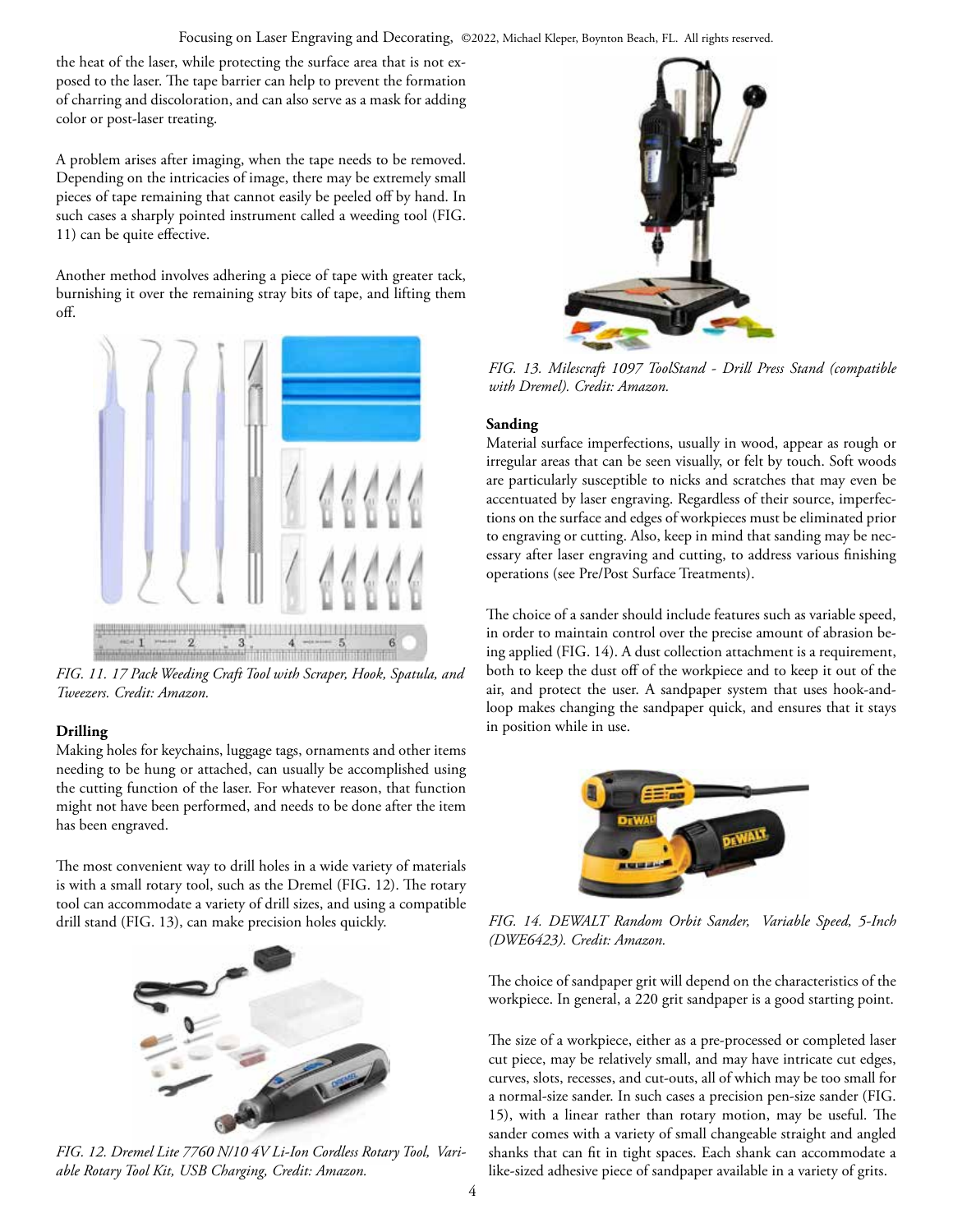#### Prep and Finishing Laser-Processed Materials



*FIG. 15. Proxxon 28594 Pen Sander PS 13, 12 Volt. Credit: Amazon.*

The Dremel rotary tool has a reputation for accommodating a wide variety of attachments, including many sanding attachments. Although it is not as narrow nor as light as a pen sander, the Dremel can sand many hard-to-reach spaces. An advantage of the Dremel is the fact that it can used while it is mounted in its drill press stand wherein the workpiece can be moved while the rotary tool remains in a fixed position.

The sanding operation may require more serious attention if the workpiece is large, and/or the surface is particularly rough. The WEN 6502T with a 4.3 amp, ½ HP motor, contains two sanding surfaces: one a 4" x 36" adjustable belt sander that can tilt from 0 to 90 degrees; and the second, a 6" disc sander with an adjustable support table and miter gauge (FIG. 15). The machine accommodates a wide variety of sanding grits, each of which can be changed quickly and easily. Both sanding options are mounted in a solid cast iron base, providing a stable and secure sanding surface with a minimum of vibration. The unit includes a 2.25" dust collection port for attaching an optional vacuum system.

### **Vacuuming**

Any operation that involves sanding or cutting will produce dust. A clean work environment is a major protection against fire, with the added benefit of removing pollutants from the air, and therefore protecting the health of the people working there.

A hand-held cordless vacuum cleaner (FIG. 17) is a handy tool to clean up loose debris and remove it from the environment. It can be used not only to clean work surfaces, including the laser bed, but to remove surface dirt and dust directly from workpieces prior to, and after, sanding.



*FIG. 17 BLACK+DECKER dustbuster Handheld Vacuum, Cordless, 16V (CHV1410L). Credit: Amazon.*

### **Painting**

*Airbrushing.* An airbrush (FIG. 18) can work in concert with a laser engraver/cutter in a number of ways. The first, and perhaps the most obvious, is that it can replace the need for spray cans for applying a number of surface treatments to materials, before and/or after engraving or cutting. One such treatment is the application of white spray paint for the creation of engraved photos on ceramic tile, commonly known as the Norton Method, or the Norton White Tile Method (NWT). The method works due to the reaction of the laser with the Titanium Dioxide (TIO2) in the paint (FIG. 19). Titanium dioxide is a synthetic white pigment that provides maximum whiteness and opacity in paint. When the laser hits the coating it turns the paint black, and adheres permanently to the surface. Users can buy Titanium Dioxide, mix it with alcohol (1ml TIO2 to 10ml alcohol), and apply it using an airbrush. (See Pre/Post Surface Treatments).



*FIG. 15 The WEN 6502T belt disc sander brings considerable power to the sanding operation, eliminating jagged edges and splinters, and producing exceptionally smooth and uniform surfaces. Credit: Amazon*



*FIG. 18. Master Airbrush Cool Runner II Dual Fan Air Compressor Airbrushing System Kit with 3 Professional Airbrushes, Credit: Amazon.*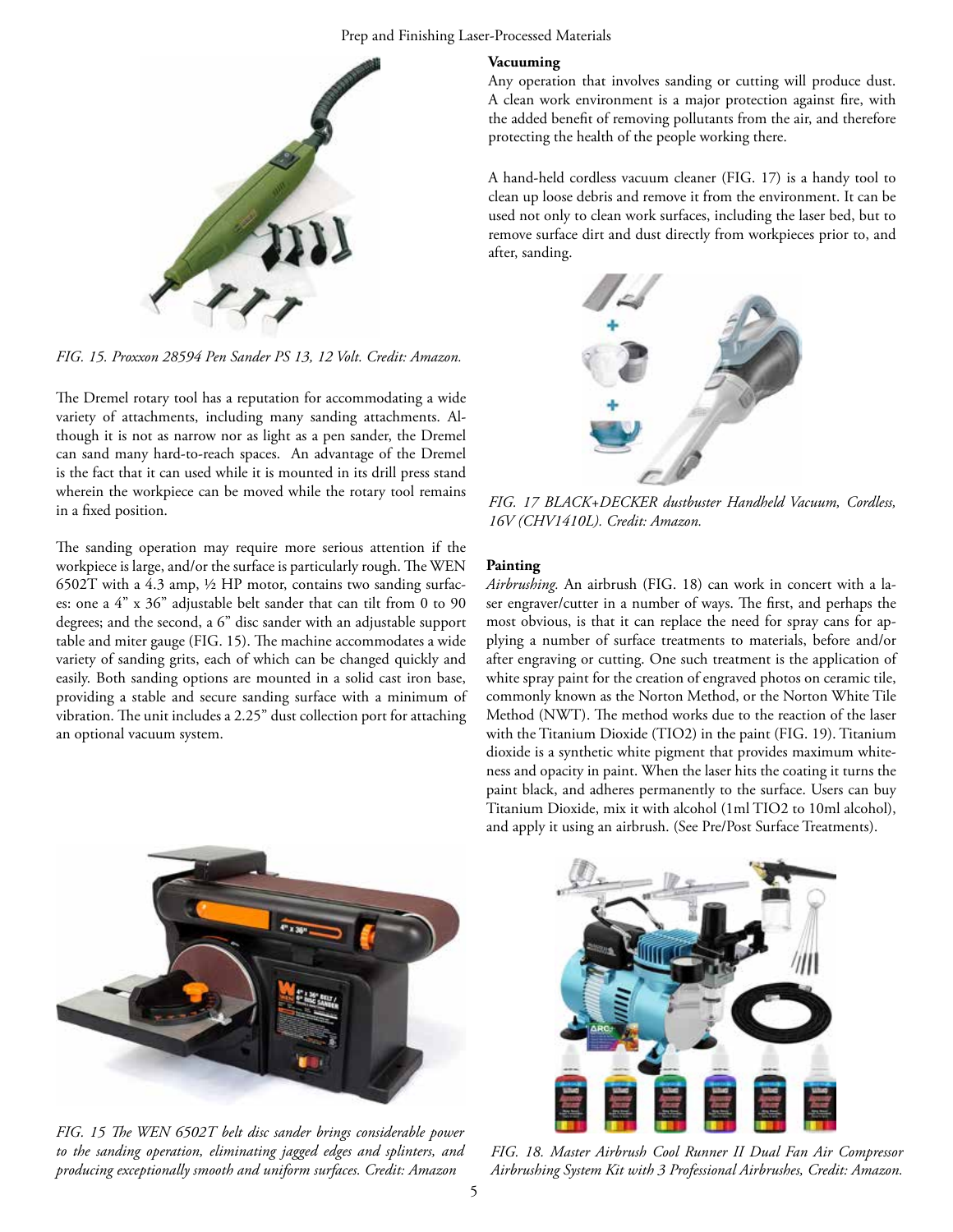

*FIG. 19. Titanium Dioxide TiO2 (1 lb.), Eco-Friendly Packaging, Naturally Occurring Mineral, pH Neutral. Credit: Amazon. FIG. 20. TUFFIOM Airbrush Spay Booth w/LED Lights Fan Filter &* 

Another use of an airbrush is for painting the surface of a workpiece, either before lasering, or after. Applying a surface treatment prior to lasering is appropriate in a number of circumstances, because precoating, as in the case of the Norton Method, provides the laser with a surface that it can react to. For example, laser engraving on acrylic or glass, without some pretreatment, has virtually no imaging affect at all. The laser light goes right through the material. With the application of a dark, usually black, coating, the laser can react and form an image.

After a workpiece has been imaged it can be quickly and uniformly painted with an airbrush. Some of the advantages are that there will be no brush marks; multiple thin coats can be applied, including coats of primer; smooth color transitions and shading can be produced; custom colors can be mixed; and it can be more economical than the spray-can method.

As another example, the laser cutter can make a stencil, which can be used with an airbrush to quickly apply a design or marking on any number of flat or curved items. The stencil, made of paper, cardboard, or oil board, can be retained for repeated use.

Like any process that is airborne, airbrushing presents some health and safety concerns. First, the user should wear personal protection, including a respirator or mask, to avoid inhalation of fumes, and safety glasses. Appropriate clothing should also be considered. Second, the user needs to protect items in the immediate environment from being covered with unwanted paint spray. Both concerns can be addressed with the use of a spray booth (FIG. 20) that can both limit the range of spray and expel any fumes out of the immediate area.

## **Eye Safety**

Any process using a laser presents a real safety concern. It should be obvious that the operator should not look directly at the laser when it is in use. Doing so can penetrate the pupil and focus directly on the retina. Permanent eye damage can occur quickly. The severity of eye damage is a function of the class of laser in use, and how it was viewed (direct, diffuse, reflected, scattered, etc. radiation). Even if the possibility of exposure is remote, adequate eye protection should always be worn.



*6 ft Exhaust Hose. Credit: Amazon.*

Most laser engravers/cutters have an optional enclosure (FIG. 21) to minimize the operator's exposure to the intense light emitted by the laser. Even with the proper use of an enclosure, the operator should wear adequate eye protection whenever the laser is on.



*FIG. 21. Ortur enclosure. Credit: Ortur.*

Selection of eyewear is based on the wavelength of the laser and the recommended Optical Density (OD). The proper glasses filter the light, only allowing light of a certain wavelength to pass through.

The eyeglass frame (FIG. 22) should fit comfortably, even if it is worn over prescription glasses, and be of a wrap-around design to keep unwanted light from passing though from the sides.



*FIG. 22. FreeMascot Professional OD 6+ 190nm-490nm Wavelength Violet / Blue Laser Safety Glasses for 405nm, 445nm, 450nm,473nm Laser (Frame Style 5). Credit: Amazon.*